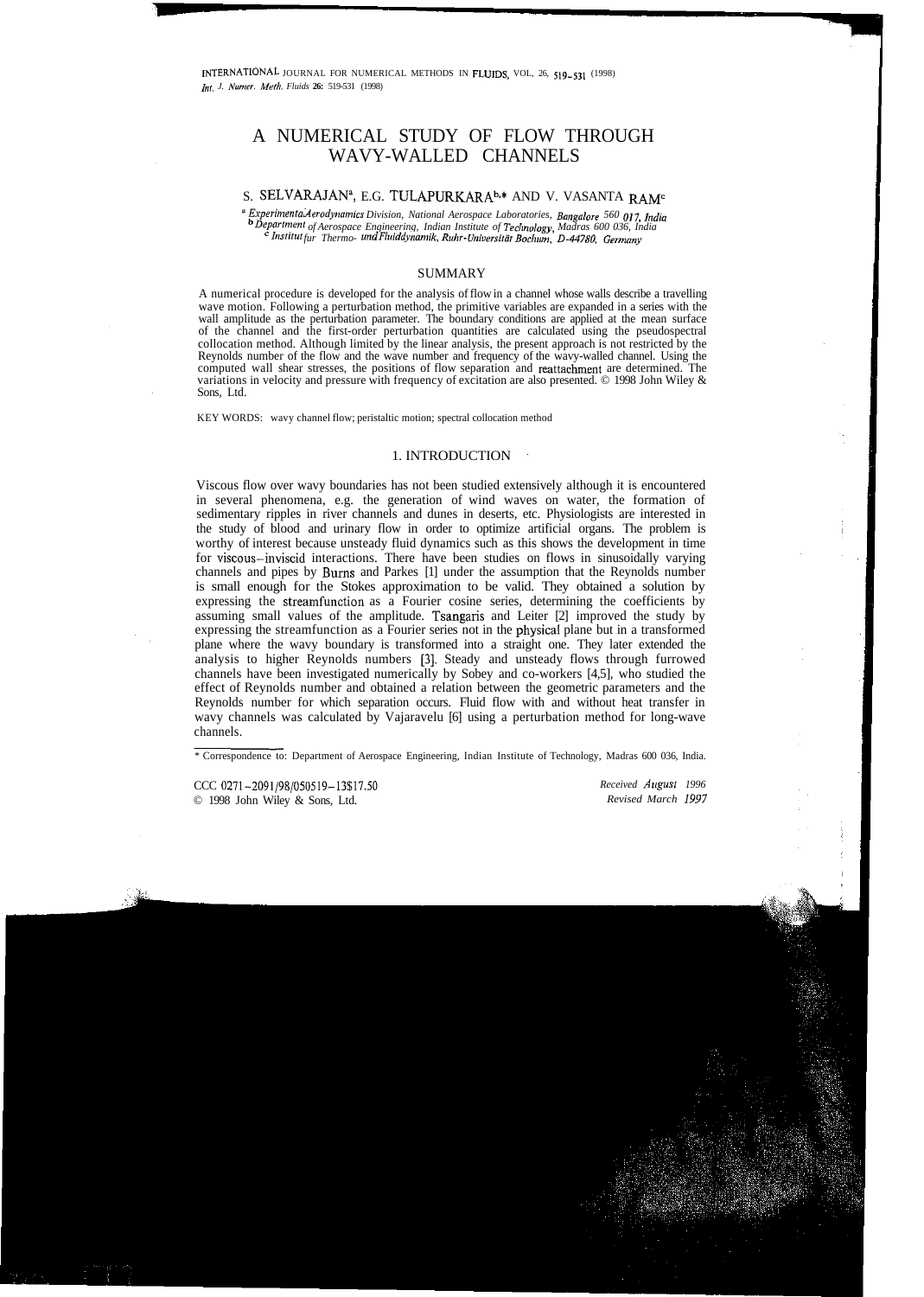#### 520 S. SELVARAJAN *ET AL.*

Although not directly related to the present work, it is interesting to note the studies on flows in tubes with constrictions. Young and Tsai [7] have investigated, theoretically and experimentally, the flow patterns in a stenosis (axisymmetric), also determining the Reynolds number effect on the flow separation. Some interesting experimental insight to the variation in pressure and shear stresses along a wavy pipe for turbulent non-separated flow was given by Hsu and Kennedy [8]. A numerical treatment of steady laminar separated flow in pipes with sinusoidal wall variation is presented by Chow and Soda [9]. The unsteady oscillatory viscous flow in pipes and channels of slowly varying cross-section has been calculated by Ramachandra Rao and Devanathan [10], Hall [11] and Cheng *et al.* [12].

Nishirnura *et al.* [13,14] investigated the characteristics of flow in a channel with symmetric wavy walls. In a flow regime ranging from laminar to turbulent, they studied the variation in pressure drop and wall shear stresses with Reynolds number. Recently Guzman and Amon [15] performed direct simulation in an effort to understand the evolution of transition from laminar to turbulent flow in a converging-diverging channel.

In the present work the shear flow in a channel whose walls are subjected to a wave-like forced excitation is studied using the pseudospectral collocation method. The formulation of the problem is presented in Section 2. This is followed by validation of the code and new results in Section 3.

#### 2. FORMULATION

The non-dimensional forms of the equations of motion for an incompressible fluid in the usual notation are

$$
\frac{\partial u_j}{\partial x_j} = 0, \quad 7 = 1, 2, 3,
$$
 (1a)

$$
\frac{\partial u_j}{\partial t} + u_m \frac{\partial u_j}{\partial x_m} = -\frac{\partial p}{\partial x_j} + \frac{1}{R} \frac{\partial^2 u_j}{\partial x_m \partial x_m}, \quad j, m = 1, 2, 3,
$$
 (1b)

where the lengths are non-dimensionalized w.r.t. the mean semi-channel height *H,* the velocity components w.r.t. the mean centreline velocity  $U$ , the time w.r.t.  $H/U$  and the pressure w.r.t.  $p U^2$ . The Reynolds number *R* is based on *H* and *U*.

We specify the wall motion through the expressions (see Figure 1)

$$
x_{2_{\text{upper wall}}} = 1 - \varepsilon_{\text{w}} Re \left\{ \exp[i(\lambda_1 x_1 + \lambda_3 x_3 - \omega_{\text{g}} t + \varphi_{\text{p}})] \right\},\tag{2a}
$$



Figure 1. Flow configuration

 $\sim$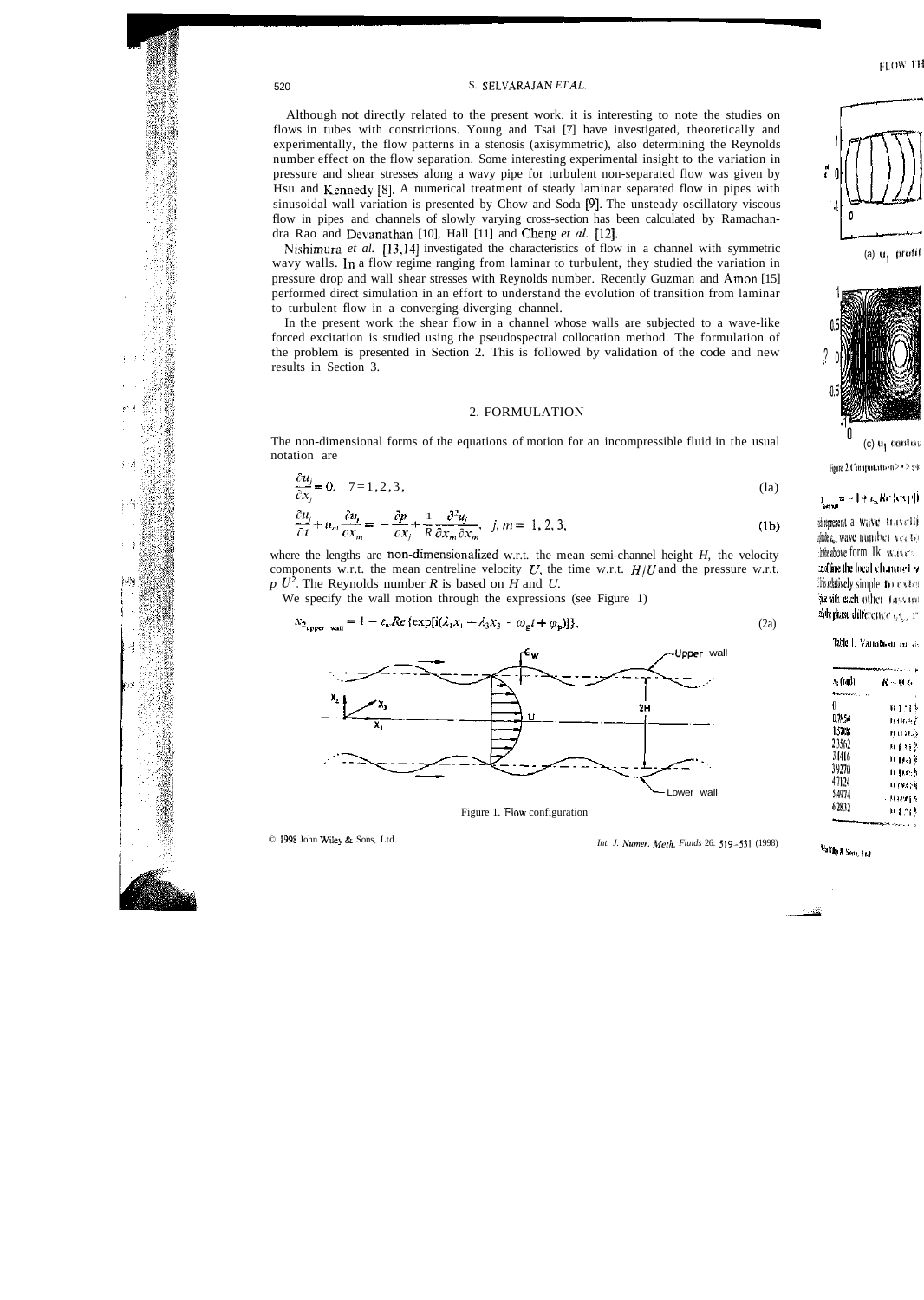

Figure 2. Computation of peristaltic motion for  $R = 0.001$ ,  $\varepsilon_w = 0.1$ ,  $\lambda_1 = 0.25$  and  $\omega_g = 4\pi$ 

$$
x_{2_{\text{lower}} \text{wall}} = -1 + \varepsilon_{\text{w}} Re \left\{ \exp[i(\lambda_1 x_{1+} \lambda_3 x_3 - \omega_{\text{g}} t)] \right\} \tag{2b}
$$

which represent a wave travelling in the wall plane around the position  $x_2 = \pm 1$  with amplitude  $\epsilon_{k}$  wave number vector  $(\lambda_1, 0, \lambda_3)$  and frequency  $\omega_{\mathbf{g}}$ ;  $Re(.)$  denotes the real part of (.). In the above form the waves of the upper and lower walls are in antiphase so that at any instant of time the local channel width expands and contracts (symmetrically) around the value *2H.* It is relatively simple to extend the study to pennit the waves on the two walls to be out of phase with each other (asymmetrically). It may be noted that an additional parameter, namely the phase difference  $\varphi_n$  is included in (2a) for the sake of generality. The introduction

| $R = 0.001$<br>$R = 0.006$<br>$R - 0.06$<br>$R = 0.6$<br>$x_1$ (rad)<br>$-0.1278$<br>$-0.1278$<br>$-0.1277$<br>$-0.1215$<br>O<br>$-0.0845$<br>$-0.0844$<br>$-0.0832$<br>$-0.0687$<br>0.7854<br>0.0199<br>0.0201<br>0.0217<br>0.0360<br>1.5708<br>0.1244<br>0.1245<br>0.1256<br>0.1312<br>2.3562<br>0.1676<br>0.1676<br>0.1675<br>0.1613<br>3.1416<br>0.1243<br>0.1242<br>0.1230<br>0.1085<br>3.9270<br>0.0199<br>0.0197<br>0.0181<br>0.0038<br>4.7124<br>$-0.0846$<br>$-0.0847$<br>$-0.0858$<br>$-0.0915$<br>5.4974<br>$-0.1278$<br>$-0.1278$<br>$-0.1277$<br>$-0.1215$<br>6.2832 | <br>ж |  |  |  |  |  |
|-----------------------------------------------------------------------------------------------------------------------------------------------------------------------------------------------------------------------------------------------------------------------------------------------------------------------------------------------------------------------------------------------------------------------------------------------------------------------------------------------------------------------------------------------------------------------------------|-------|--|--|--|--|--|
|                                                                                                                                                                                                                                                                                                                                                                                                                                                                                                                                                                                   |       |  |  |  |  |  |
|                                                                                                                                                                                                                                                                                                                                                                                                                                                                                                                                                                                   |       |  |  |  |  |  |

Table I. Variation in centreline velocity with Reynolds number for  $\delta w = 0.1$ ,  $\lambda_1 = 0.25$  and  $\omega_g = 4\pi$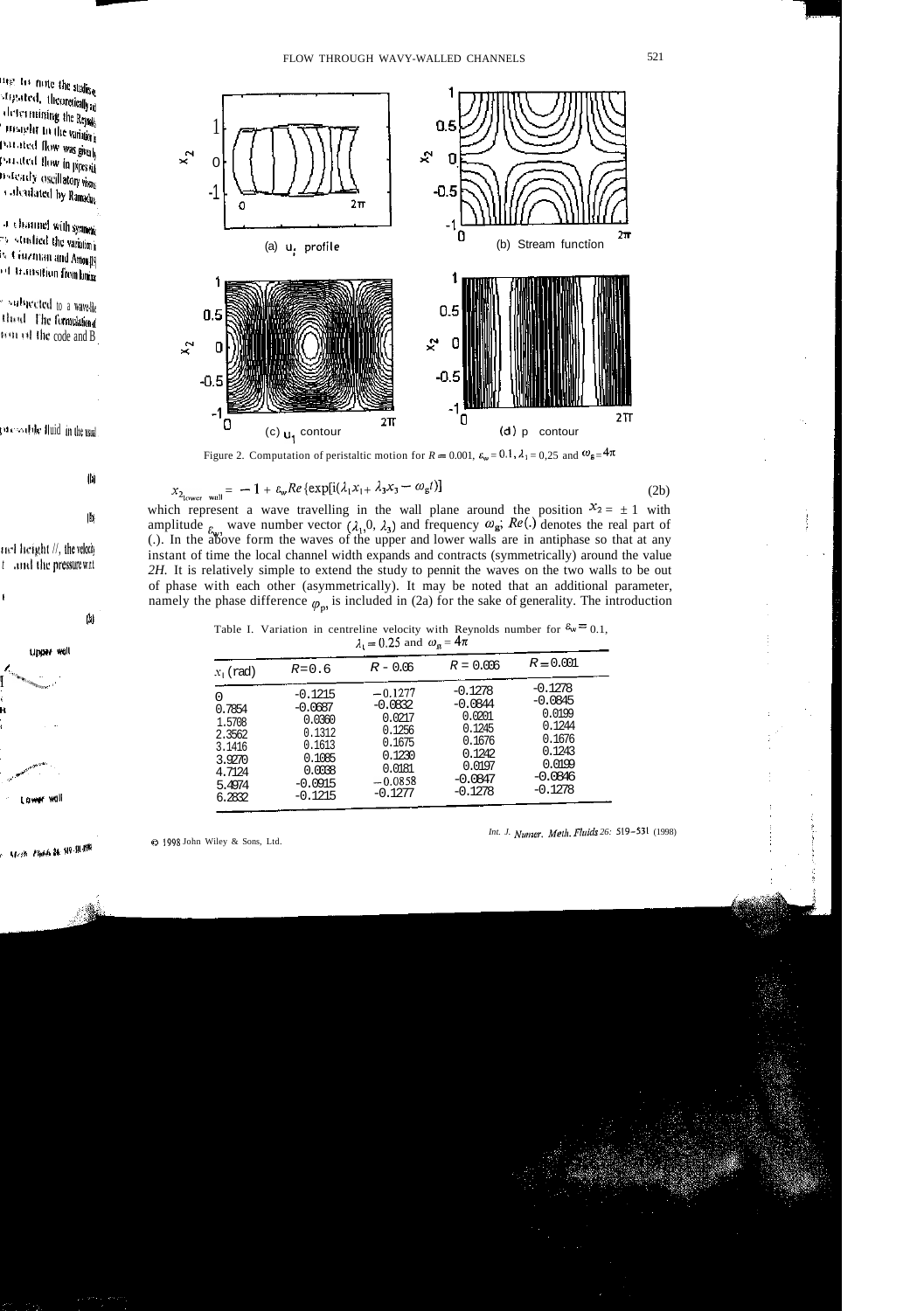

Figure 3. Computation of peristaltic motion for  $R = 0.6$ ,  $\varepsilon_w = 0.1$ ,  $\lambda_1 = 0.25$  and (

of  $\varphi$ <sub>p</sub> would alter the basic flow significantly. Its role would be important in the study of the stability of the basic flow. In the present investigation,  $\varphi_p$  is taken to be zero.

For small amplitudes of wavy wall excitation the solution for the flow quantities may be sought as a perturbation from the parabolic velocity profile of the fully developed channel flow. To a linear approximation in  $\varepsilon$ <sup>*w*</sup> we may then write the flow quantities as

$$
u_m = \delta_{m1}(1 - x_2^2) + \varepsilon_w \tilde{u}_m + O(\varepsilon_w^2), \quad m = 1, 2, 3,
$$
 (3a)

$$
P = -2x_1/R + \varepsilon_w \tilde{p} + O(\varepsilon_w^2),\tag{3b}
$$

where  $\delta_{ij}$  is the Kronecker delta and  $u_i$  and p are the periodic parts of the velocity components and pressure respectively.

Transferring the boundary conditions in (2a, b) to the mean position of the wall by standard methods [16], we get the boundary conditions for the perturbation  $u_m$  as

$$
\tilde{u}_1(\pm 1) = -2Re\{\exp[i(\lambda_1 x_1 + \lambda_3 x_3 - \omega_g t)]\},\tag{4a}
$$

$$
\tilde{u}_2(\pm 1) = Re\{\pm i\omega_g \exp[i(\lambda_1 x_1 + \lambda_3 x_3 - \omega_g t)]\},\tag{4b}
$$

$$
\tilde{u}_3(\pm 1) = \mathbf{0}.\tag{4c}
$$

The form of the solution for  $u_m$  may then be written as

$$
\tilde{u}_m = \frac{1}{2} \left\{ \hat{u}_m(x_2) \exp[i(\lambda_1 x_1 + \lambda_3 x_3 - \omega_g t)] + \hat{u}_m^*(x_2) \exp[-i(\lambda_1 x_1 + \lambda_3 x_3 - \omega_g t)] \right\},\tag{5a}
$$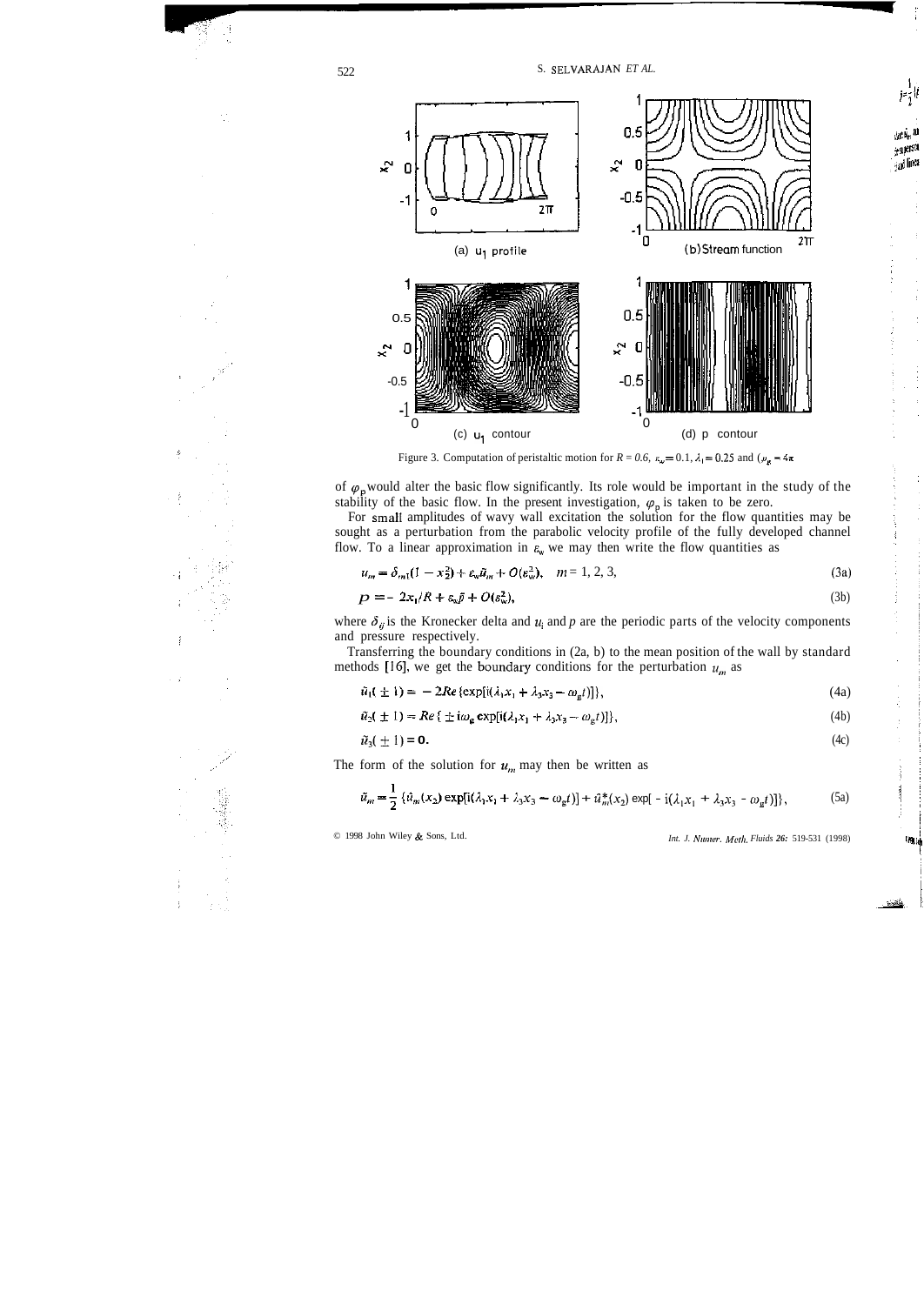$$
\tilde{p} = \frac{1}{2} \left\{ \hat{p}(x_2) \exp[i(\lambda_1 x_1 + \lambda_3 x_3 - \omega_g t)] + \hat{p}^*(x_2) \exp[-i(\lambda_1 x_1 + \lambda_3 x_3 - \omega_g t)] \right\},\tag{5b}
$$

where  $u_m$  and  $\hat{p}$  are the complex amplitude functions for velocities and pressure respectively; the superscript asterisk denotes the complex conjugate. Substituting Equations  $(5a, b)$  in  $(1a, b)$ b) and linearizing yields the following equations for  $u_m$  and  $\hat{p}$ :



Figure 5. Variation in shear stress at wavy wall for  $\epsilon_w = 0.2$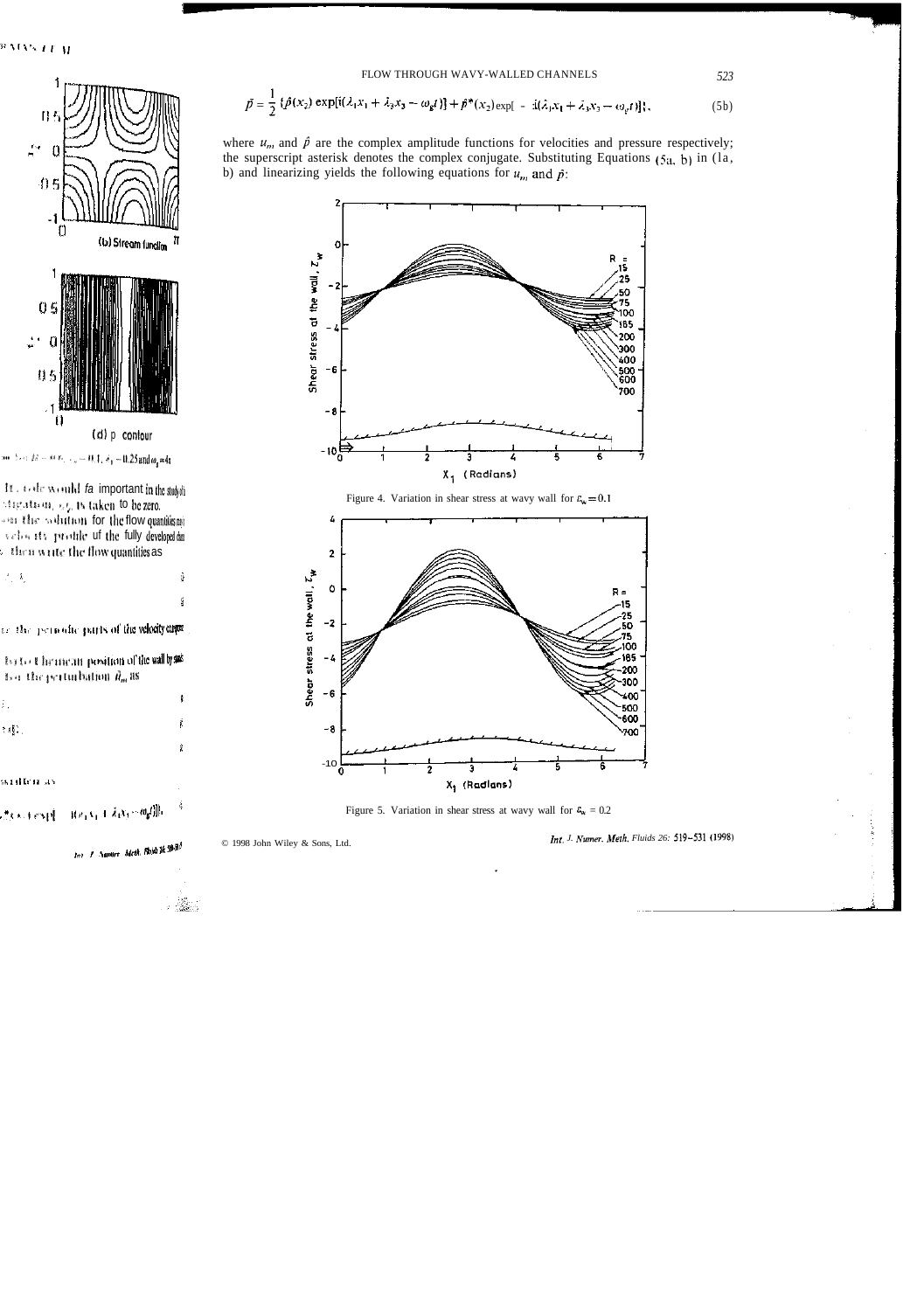

Figure 6. Variation in shear stress at wavy wall for  $\epsilon_w = 0.3$ 



Figure 7. Variation in separation and reattachment points with Reynolds number

$$
i\mathbf{I} - \omega_{\mathbf{g}} + (1 - x_2^2)\lambda_1 \mathbf{I} \hat{\mathbf{u}}_1 - 2x_2 \hat{\mathbf{u}}_2 = -i\lambda_1 \hat{\mathbf{p}} + (1/R)(-\lambda_1^2 - \lambda_3^2 + r \mathbf{f} \mathbf{V} \mathrm{d} \mathbf{x} \mathbf{D} \mathbf{w}_1, \tag{6a}
$$

$$
\mathbf{i} \mathbf{j} - \omega_{\mathbf{g}} + (1 - x_2^2) \lambda_1 \mathbf{l} \hat{u}_2 = -d\hat{p}/dx_2 + (1/R)(-\lambda_1^2 - \lambda_3^2 + d^2/dx_2^2) \hat{u}_2,\tag{6b}
$$

$$
\mathbf{i}[-\omega_{\mathbf{g}} + (1 - x_2^2)\lambda_1]\hat{u}_3 = -i\lambda_2\hat{p} + (1/R)(-\lambda_1^2 - \lambda_3^2 + d^2/dx_2^2)\hat{u}_3,\tag{6c}
$$

$$
i\lambda_1 \hat{u}_1 + d\hat{u}_2/dx_2 + i\lambda_3 u_3 = 0. \tag{6d}
$$

Int. J. Numer, Meth. Fluids 26: 519-531 (1998)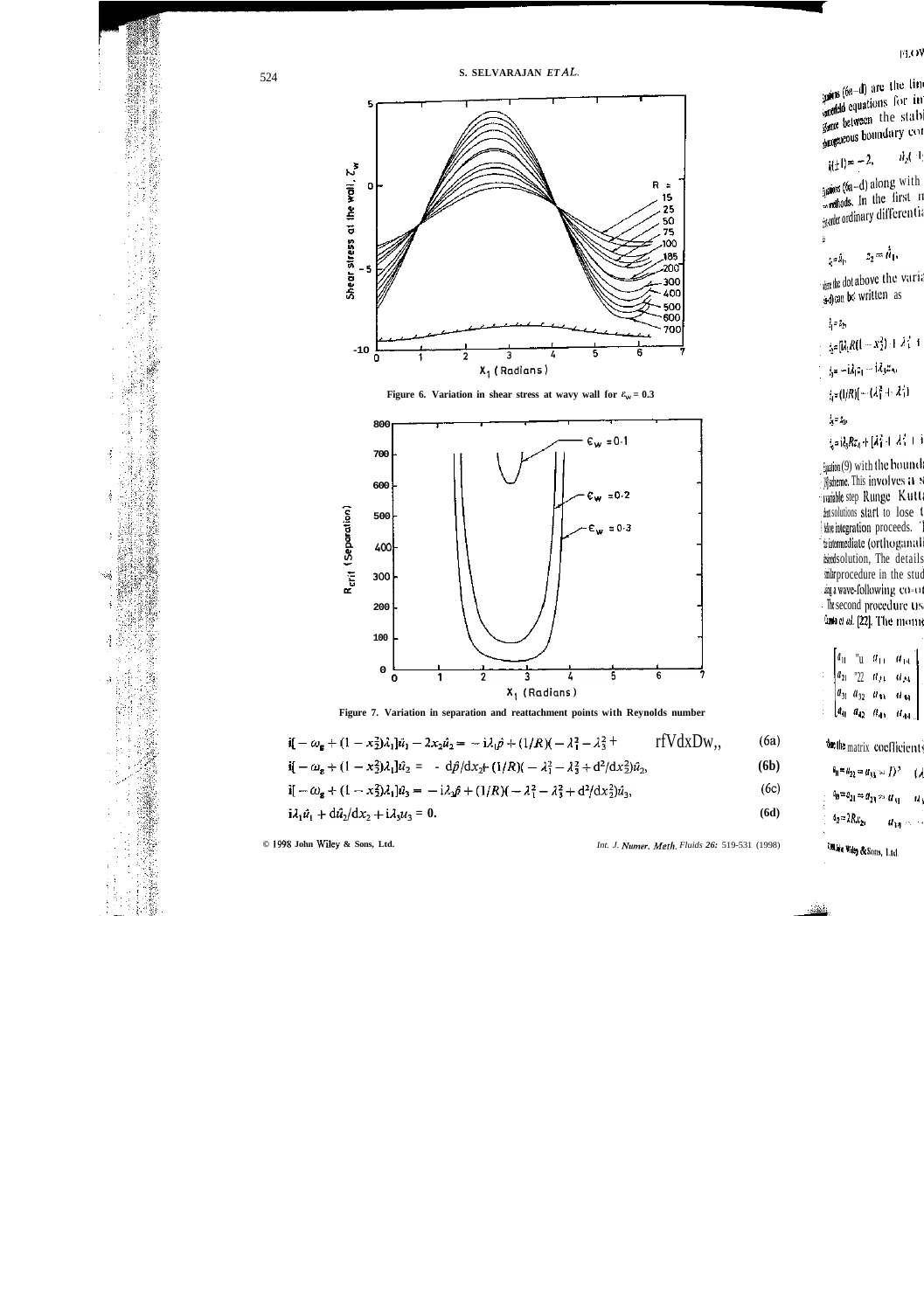Equations (6a-d) are the linearized equations of motion from which the well-known  $Q_{\text{IT}-}$ Sommerfeld equations for investigations of fluid flow stability can be derived [17,18]. The difference between the stability problem and the present investigation is the following inhomogeneous boundary conditions due to wall excitation:

$$
\mathbf{rf}_{2}(\pm 1) = -2, \qquad \hat{u}_{2}(\pm 1) = \pm i\omega_{g}, \qquad \hat{u}_{3}(\pm 1) = 0. \tag{7}
$$

Equations (6a-d) along with the boundary conditions given by (7) are solved numerically by two methods. In the first method these equations are decomposed into a system of six first-order ordinary differential equations as follows. We define the variable  $z_{i,j} = 1, 2, \ldots, 6$ , as

$$
z_2 = \hat{u}_1, \qquad z_2 = \hat{u}_1, \qquad z_3 = \hat{u}_2, \qquad z_4 = \hat{p}, \qquad z_5 = \hat{u}_3, \qquad z_6 = \hat{u}_3, \qquad (8)
$$

where the dot above the variable represents differentiation with respect to  $x_2$ . Then Equations (6a-d) can be written as

$$
\dot{\vec{z}}_1 = \vec{z}_2,
$$
\n
$$
\dot{z}_2 = [i\lambda_1 R(1 - x_2^2) + \lambda_1^2 + \lambda_2^2 - i\omega_g R]z_1 - 2x_2 R z_3 + i\lambda_1 R z_4,
$$
\n
$$
\dot{z}_3 = -i\lambda_1 z_1 - i\lambda_3 z_5,
$$
\n
$$
\dot{z}_4 = (1/R)[-(\lambda_1^2 + \lambda_3^2) - i\lambda_1 R(1 - x_2^2) + i\omega_g R]z_3 - (1/R)i\lambda_1 z_2 - (1/R)i\lambda_3 z_6,
$$
\n
$$
\dot{z}_3 = z_6,
$$
\n
$$
\dot{z}_6 = i\lambda_3 R z_4 + [\lambda_1^2 + \lambda_3^2 + i\lambda_1 R(1 - x_2^2) - i\omega_g R]z_5.
$$
\n(9)

Equation (9) with the boundary conditions given by (7) are solved using the Scott and Watts [19] scheme. This involves a superposition coupled with an orthonormalization procedure with a variable step Runge-Kutta-Fernberg integration scheme. Each time the linearly independent solutions start to lose their numerical independence, the vectors are reorthonormalized before integration proceeds. The underlying principle of the algorithm is then to piece together the intermediate (orthoganalized) solutions, defined on the various subintervals, to obtain the desired solution. The details are given in Reference [20]. Sengupta [21] has also applied a similar procedure in the study of boundary layer flow over rigid and moving wavy surfaces using a wave-following co-ordinate system.

The second procedure uses the pseudospectral collocation method and is described by Canuto *et al.* [22]. The momentum and continuity Equations (6a-d) in matrix form appear as

$$
\begin{bmatrix} a_{11} & a_{12} & a_{13} & a_{14} \ a_{21} & a_{22} & a_{23} & a_{24} \ a_{31} & a_{32} & a_{33} & a_{34} \ a_{41} & a_{42} & a_{43} & a_{44} \end{bmatrix} \begin{bmatrix} \hat{u}_1 \\ \hat{u}_2 \\ \hat{u}_3 \\ \hat{p} \end{bmatrix} = \begin{bmatrix} 0 \\ 0 \\ 0 \\ 0 \end{bmatrix},
$$
\n(10)

where the matrix coefficients  $a_{ij}$  are given by

$$
a_{11} = a_{22} = f1_{33} = D^2 - (\lambda_1^2 + \lambda_3^2) - i\lambda_1 R (1 - x_2^2) + i\omega_8 R,
$$
  
\n
$$
a_{13} = a_{21} = a_{23} = a_{31} = a_{32} = a_{44} = 0,
$$
  
\n
$$
a_{12} = 2Rx_2, \qquad a_{14} = -i\lambda_1 R, \qquad a_{24} = -RD, \qquad a_{34} = -i\lambda_3 R, \qquad a_{41} = i\lambda_1,
$$

1998 John Wiley & Sons, Ltd.

*Int. J. Numer. Meth. Fluids* 26: 519–531 (199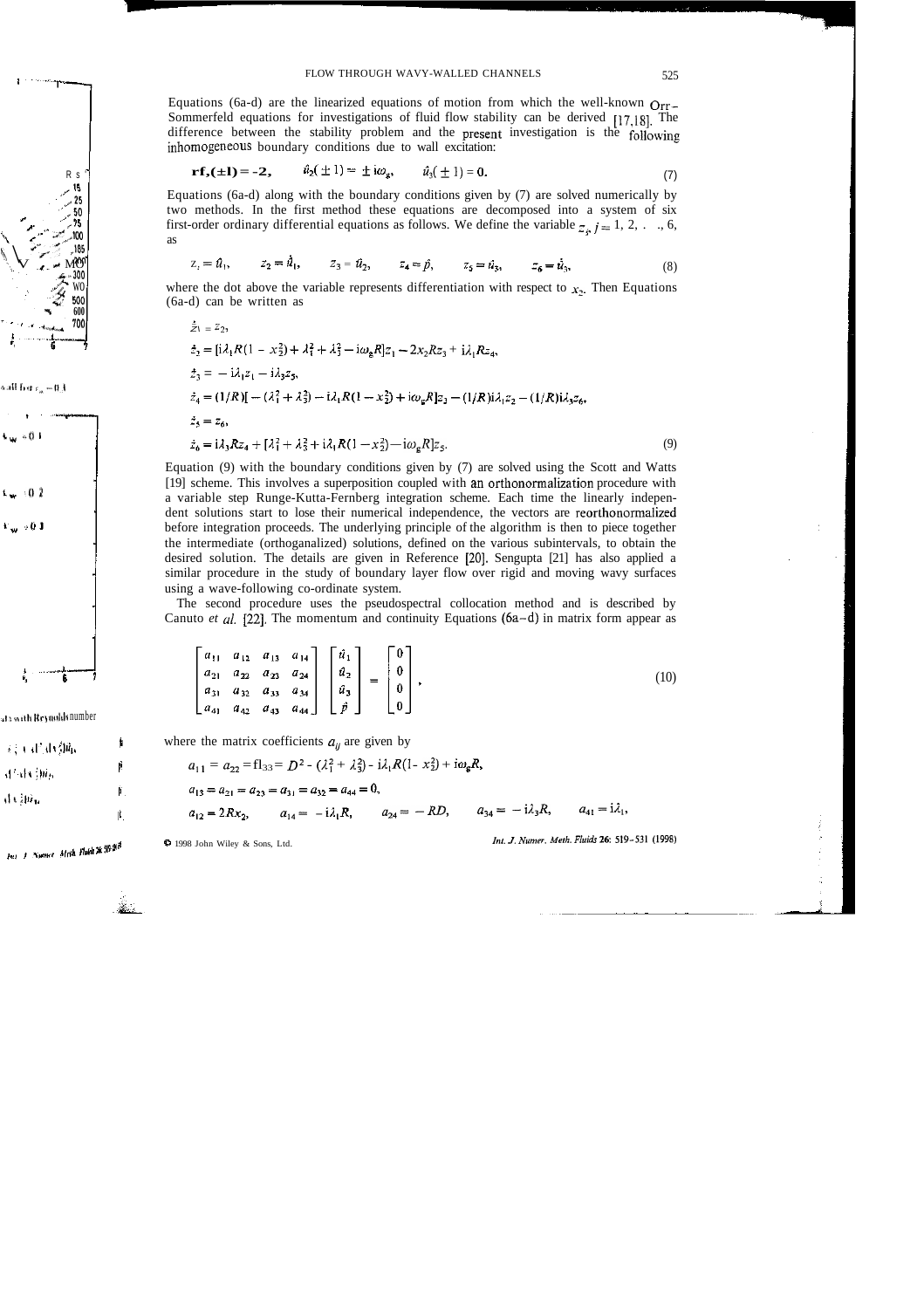$$
a_{42} = D, \qquad a_{43} = 1/3, \tag{11}
$$

with D the differential operator matrix  $[22]$ . For a given number *n* of collocation points distributed across the mean surfaces of the channel (from - 1 to 1), the matrix equations are formed using the differential operator matrix. The boundary conditions are applied by replacing the first and last rows of the first three equations in  $(10)$ . The main advantage of the present method over similar perturbation methods, e.g. the streamfunction method of Sobey [4] Tsangaris and Leiter [2], is that the pressure and the phase information are obtained directly. For further details see Reference [20]. Both the finite difference method and the collocation method produced the same results for calculation of flow through a wavy channel at a Reynolds number of 150.

Numerical experiments [20] indicated that as the Reynolds number is increased, the amplitude functions vary rapidly close to the boundaries. While using the finite difference method, sufficient points are needed for discretization of the domain closer to the wall. The collocation method allows the points to be distributed as a cosine function clustered close to the boundaries even for a moderate number of collocation points. Moreover, it retains all the spectral properties, namely the differential equations are solved exactly at the collocation points and the quantities are infinitely differentiable. Although not investigated in the present work, Canuto *et al.* [22] point out that the finite difference method may give rise to phase errors when compared with the collocation method. The main advantage of using the collocation method lies in the ease of computation with desired accuracies. The present work illustrates the use of the collocation method to solve a boundary value problem for which the finite difference method demands rigorous numerical treatments.

### 3. NUMERICAL RESULTS

Computations were done to simulate the results of Burns and Parkes [1] on peristaltic motion at low Reynolds numbers and those of Tsangaris and Leiter [3] at moderate Reynolds numbers. Various numbers of collocation points were taken across the channel. It was found that 41 points gave acceptably accurate results for the values of *R* up to 8000 for which calculations were carried out. Orzag [23] and Brevdo [24] also recommended this number of points for finding the eigenvalues in the calculation of stability of channel flows.

#### *3.1. Development of asymmetry at low Reynolds numbers*

Burns and Parkes [1] observed that the velocity profiles are symmetric about the  $x_1$ -axis at all cross-sections. They also found that the values of  $u_1$  are symmetric along the  $x_1$ -axis about the location  $x_1 = n$  (Figure 2c)). It may be recalled that they simplified the analysis by neglecting inertia terms in the equations. This symmetry was not observed by others [3] at low Reynolds numbers of order unity. The present formulation permits numerical solution for the peristaltic motion in the limit  $R \rightarrow 0$  while retaining the inertial terms and could be used to examine this aspect. Computations at  $R = 0.6$  revealed the development of asymmetry. Hence computations were carried out for  $R = 0.06$ , 0.006 and 0.001. Table I shows the numerical variation in  $u_1$  along the centreline with Reynolds number R. It may be observed that the flow field gains symmetry as *R* approaches the value of 0.001, whereas a small value of 0.006 is sufficient to trigger asymmetry. Figures 2 and 3 show the velocity profile, streamfunction and velocity and pressure contours at  $R = 0.001$  and 0.6 respectively. The distortions due to asymmetry at  $R = 0.6$  are observed clearly in the velocity and pressure contours.

墲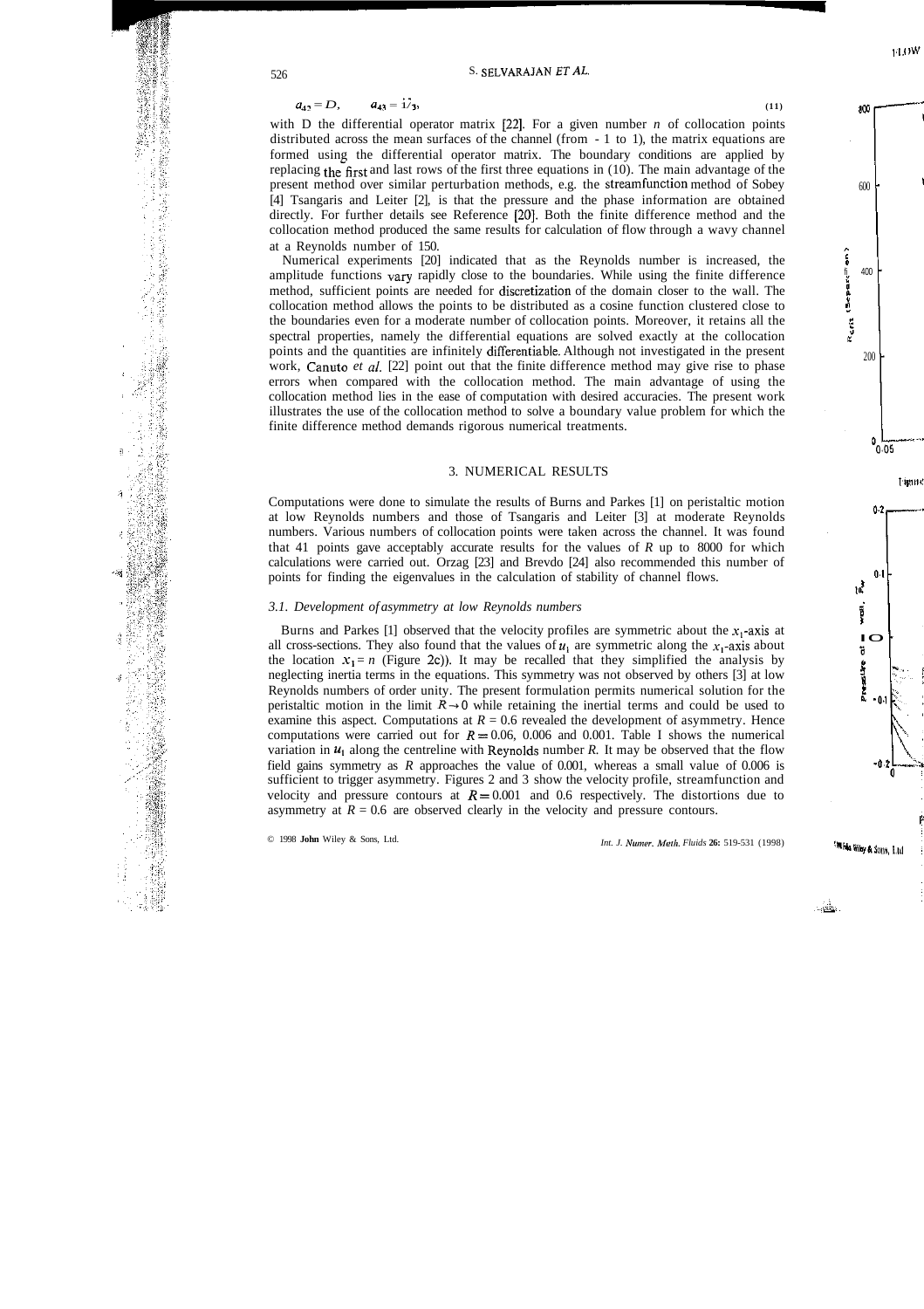

Figure 9, Variulion in pressure at wall for  $c_w = 0.2$ 

*Int. J. Numer. Melh. Fluids* 26: 519-531 (1998)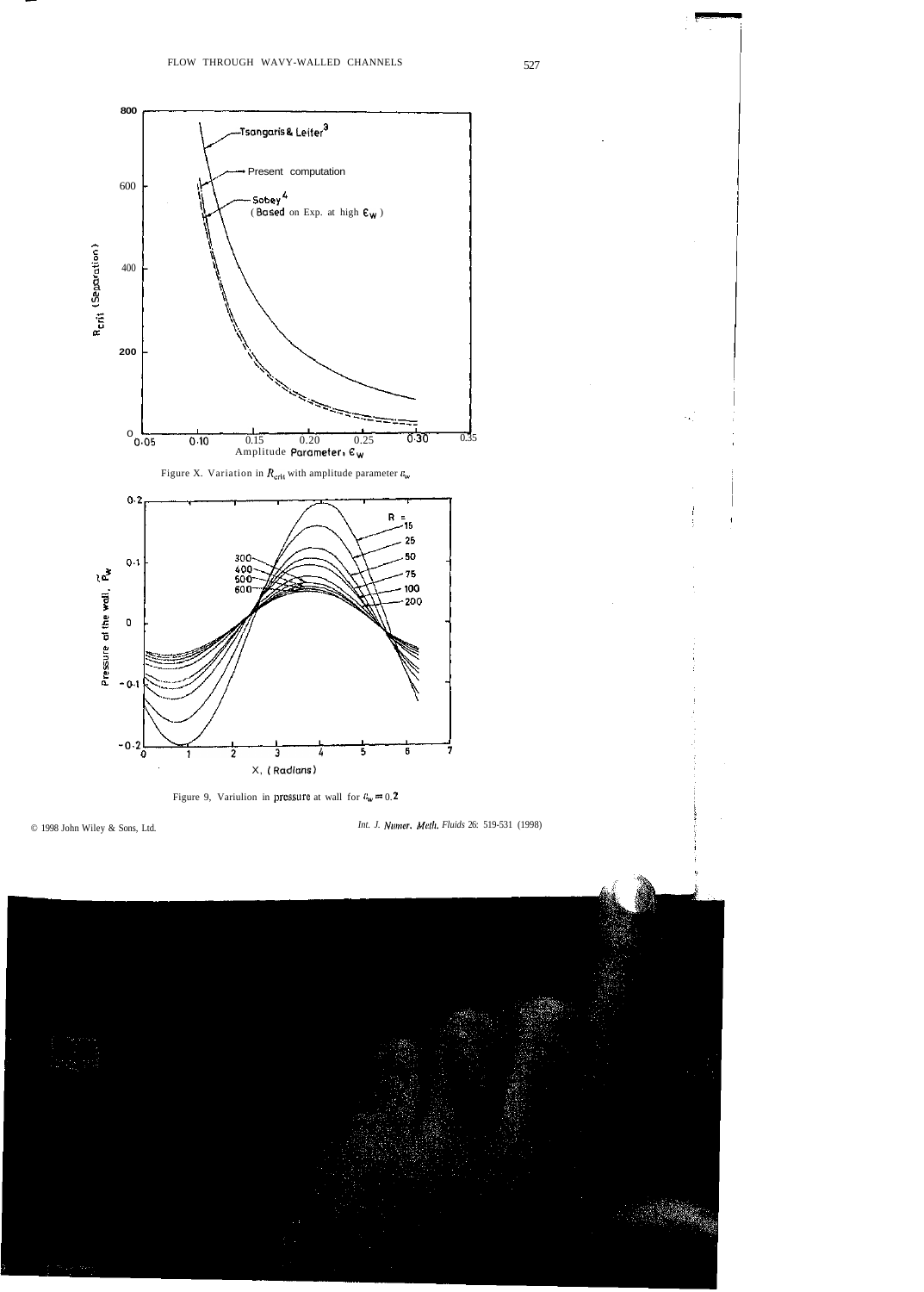

Figure 10. Typical velocity amplitude functions for  $R = 120$  and  $\lambda_1 = 1.058$ 

#### *3.2. Effect of R and*  $\varepsilon_{w}$

In this subsection we consider the effect of Reynolds number *R* and amplitude parameter  $\varepsilon$ <sub>*w*</sub> on the skin friction on a rigid wavy wall. This analysis is useful in itself and also provides locations of separation and reattachment, if any. Tsangaris and Leiter [3] have also carried out a similar analysis. Computations were carried out for  $\varepsilon_w = 0.1$ , 0.2 and 0.3 at  $R = 15$ , 25, 50, 75, 100, 185, 200, 300, 400, 500, 600 and 700;  $\lambda_1$  was taken as 1.0. Figures 4-6 show the variation in wall shear stress  $\tau_w$  along the boundary for  $\varepsilon_w = 0.1$ , 0.2 and 0.3 respectively. It may be noted that the calculations are done between the mean surfaces of the channel. The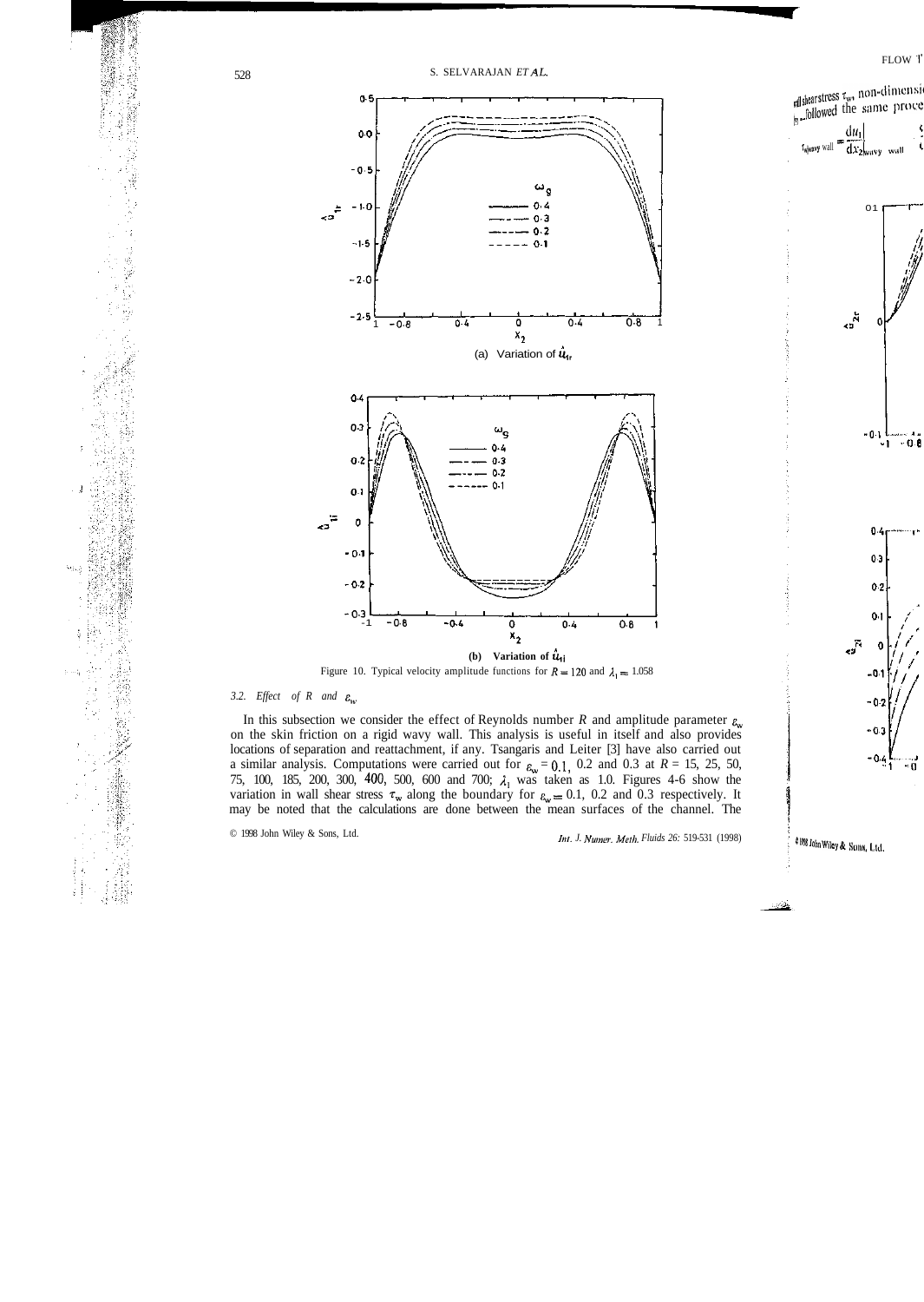wall shear stress  $\tau_w$ , non-dimensionalized with  $\rho U^2$ , is obtained using the equation (Vajaravelu [6] also followed the same procedure)

$$
\tau_{\text{w}|\text{wavy wall}} = \frac{\mathrm{d}u_1}{\mathrm{d}x_2|_{\text{wavy wall}}} = \frac{\mathrm{d}u_0}{\mathrm{d}x_2|_{\pm i}} + \hat{\epsilon}_{\text{w}} \frac{\partial \tilde{u}_1}{\partial x_2|_{\pm 1}} + \hat{\epsilon}_{\text{w}} \frac{\mathrm{d}^2 u_0}{\mathrm{d}x_2^2|_{\pm 1}} e^{i(\lambda_1 x_1 + \lambda_3 x_3 - \omega_{\mathfrak{g}} t)} \tag{12}
$$



Figure 10 (Continued)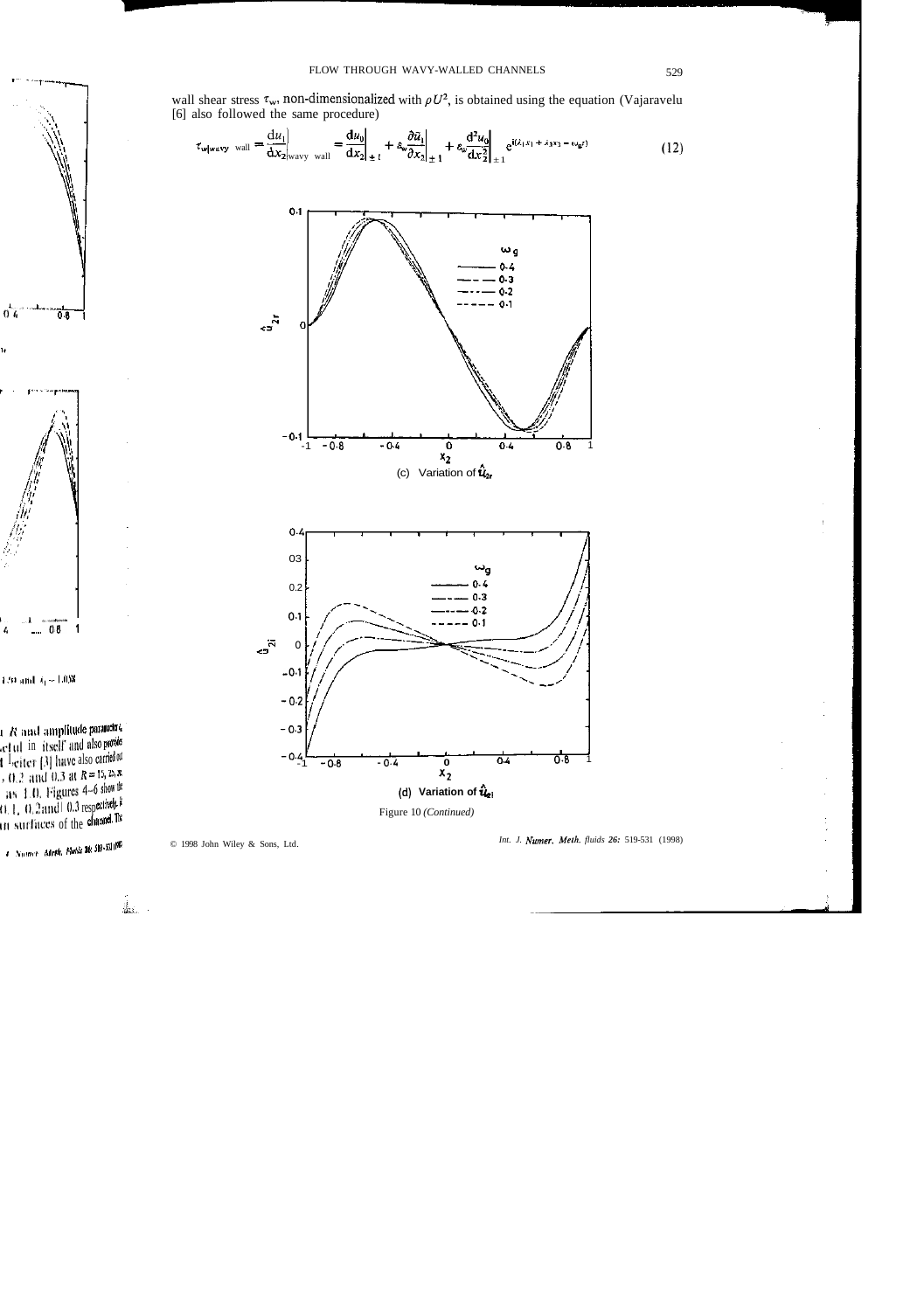where  $u_0 = 1 - x_2^2$ . It may be observed from Figures 4-6 that the variation in shear stress is a periodic function of  $x_1$  having a phase difference with the variation in wall shape. Its maximum value lies upstream of the maximum channel cross-section. The amplitude of shear stress along the wall increases with increase in Reynolds number. Since the flow is two-dimensional and the wall is rigid, the separation and reattachment points are the locations where the shear stress is zero. (Separation on a moving boundary would require satisfaction of the MRS criterion [25].) For  $\varepsilon_w = 0.1$  the shear stress variation is negative and the flow is attached fo'r Reynolds numbers below 600. For *R = 70Q* a separated flow region on the channel wall exists. For  $\epsilon_{\rm w}$  = 0.2 the flow is attached only when *R* is less than about 150. The value of Reynolds number for which the flow just separates is called the 'critical Reynolds number' [3]. Above this critical Reynolds number a separation bubble exists. The extent of the bubble increases as *R* increases. For  $\varepsilon_{\rm w} = 0.3$  the critical Reynolds number is about 25 as shown in Figure 6. Figure 7 shows the positions of separation and reattachment points for  $\varepsilon_w = 0.1$ , 0.2 and 0.3 for the wavy channel. The variation in critical Reynolds number with amplitude parameter is shown in Figure 8. The variation compares well with the correlation obtained using the experimental data of Sobey [4]. The results of Tsangaris and Leiter [3] are also plotted in the figure. The agreement between the experimental data and the present results may be attributed to the fact that there are no approximations involved in the formulation, except for linearization, and accurate solutions have been obtained using the spectral collocation method.

#### *3.3. Variations in wall pressure and velocity with frequency*

In the present formulation the oscillatory pressures are computed directly. The variations in oscillatory pressure at the wall along  $x_1$  for  $\varepsilon_w = 0.2$  and  $R = 15, 25, 50, 75, 100, 200, 300, 400$ , 500 and 600 are shown in Figure 9. It is interesting to note that the amplitude of pressure decreases with increase in Reynolds number. It follows from the formulation that the velocity amplitude functions  $u_1$  and  $u_2$  are complex quantities and for the sake of completeness the real and imaginary parts of  $u_1$  and  $u_2$  across the channel  $(\hat{u}_1, u_1, u_2, \hat{u}_2)$  are shown in Figures 10(a)-10(d) with  $\omega_g$  as parameter. The chosen value of R lies in the Reynolds number range of blood flows in arteries.

### *4.* CONCLUSIONS

In the present investigation, using a simple perturbation approach and the collocation method, the incompressible flow through a wavy-walled channel is studied numerically. The evolution of flow asymmetry in a peristaltic motion even for a very low *R* = 0.006 is captured. Although limited by the linear analysis, the present procedure is a useful tool for analysis of complex unsteady flow in a wavy channel. The separation criterion relating the critical Reynolds number  $R_{\text{crit}}$  and the amplitude parameter  $\varepsilon_{\text{w}}$  as obtained by the present method is in conformity with other known methods. Further, the numerical procedure allows a variety of basic unsteady periodic flows to be computed for which the stability characteristics may be of interest.

#### ACKNOWLEDGEMENTS

The authors would like to thank Dr. T.K. Sengupta, Indian Institute of Technology, Kanpur and Mr. G. Rajendra, National Aerospace Laboratories, Bangalore for their valuable suggestions during the course of the present work.

「そのこのことは、そのように、そのことに、このことを見るということになっている。そのことに、そのことに、このことに、このことは、そのことになるということを感じている。そのことに、このことは、このことに こうしょう こうしょう